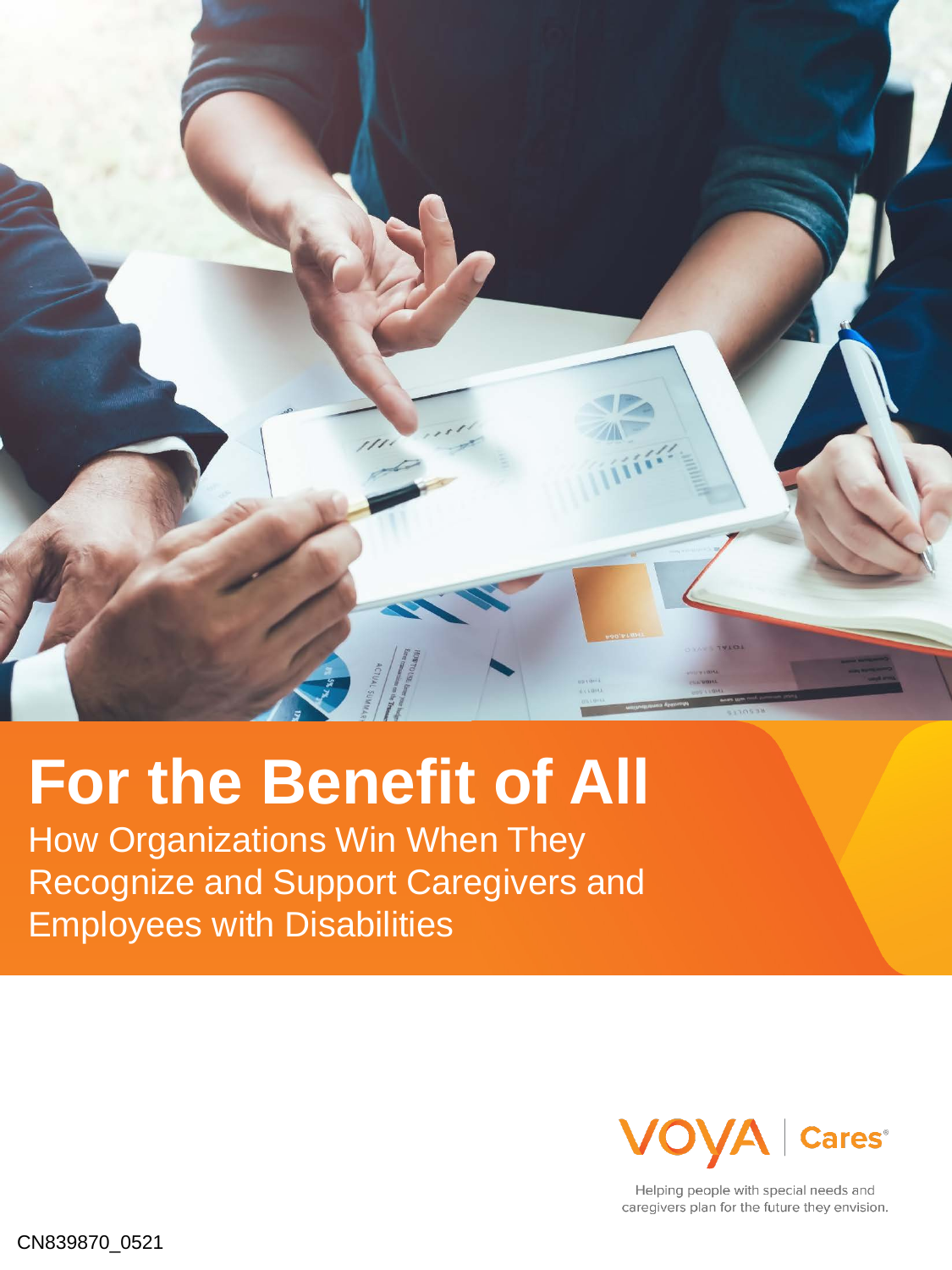# **Executive Summary**

A growing subset of employees in the workforce is going unnoticed — caregivers and employees with disabilities and special needs. This group of employees is not only growing, but also made up of significant numbers of top-level staff members who are increasingly costly to replace in an organization. The majority (64%) of employees surveyed who identified as caregivers earn between \$74,000 to \$150,000+ annually, and recent research has shown a majority of caregivers are manager- or seniorleader-level employees.

Yet surveyed benefits decision makers showed a lack of awareness of the increasing numbers of caregivers and people who have disabilities and special needs in their workplace. As a result, some employers are not meeting their unique benefits needs, potentially resulting in valued employees leaving their company, increased turnover costs, and ultimately leading to a negative impact on profitability.

Voya Financial, through its Voya Cares® program, partnered with LRW to conduct extensive market research and to assess the complex realities and needs of caregivers and employees with disabilities to help better inform plan sponsors and employee benefits decision makers on how to best support them. This report intends to raise awareness among employers of the prevalence of caregivers and people with disabilities and special needs in the workplace, foster understanding of their unique circumstances, and suggest actions – actions that are valued by all employees – that companies can take in order to avoid the high cost of employee turnover.

### **Among the study's top findings**

**Benefits decision makers are in a position to make a positive impact in their organizations by understanding that ALL employees — including caregivers and those with disabilities — value a strong benefits package.** With 87% of all employees saying that benefits are an important reason they stay at their company, it's clear that a strong benefits package is a critical investment for any organization. Caregivers and employees with disabilities value benefits as much as, if not more than, the general population. There are certain benefits, such as

financial wellness programs, health savings accounts and paid family and eldercare leave, that these groups value more than the general population of employees.

**Employers underestimate how many caregivers they employ.** One in five American employees is a caregiver, and that number continues to grow, in part by a growing need for care. According to the U.S. Centers for Disease Control's most recent report in 2014, one of every 59 children in the United States had a diagnosis of autism spectrum disorder (ASD) by age 8. On the other side of the caring issue, 5.7 million older Americans have Alzheimer's disease. By 2050, that total is expected to reach 14 million people.

But the increase in the number of caregivers actually is caused by a confluence of factors — a large aging population, people living longer with more chronic conditions than ever before and families living apart from one another. The result for families is that they are managing more complex care for more loved ones, some even sandwiched between caring for aging parents and children with disabilities and special needs.

But while the caregiver crisis grows larger, 44% of all employers are unaware that so many of their employees are caregivers, as the national statistic indicates. Nevertheless, 80% of employers recognize that their company could be doing more to help caregiving employees. They say the biggest barrier to doing more, however, is making a compelling business case to invest in additional relevant benefits.

**There's a significant physical, emotional, and financial impact on caregiving employees and employees with disabilities.** Four out of five caregiving employees said that they experienced increased stress or anxiety as a result of their dual roles, and a majority also report using sick, personal leave, or vacation time to provide care. As a result, common issues reported by caregivers include trouble sleeping, depression and anxiety. In addition, both caregivers and employees with disabilities are much more concerned than the general population that their money will not cover their current expenses or future retirement aspirations.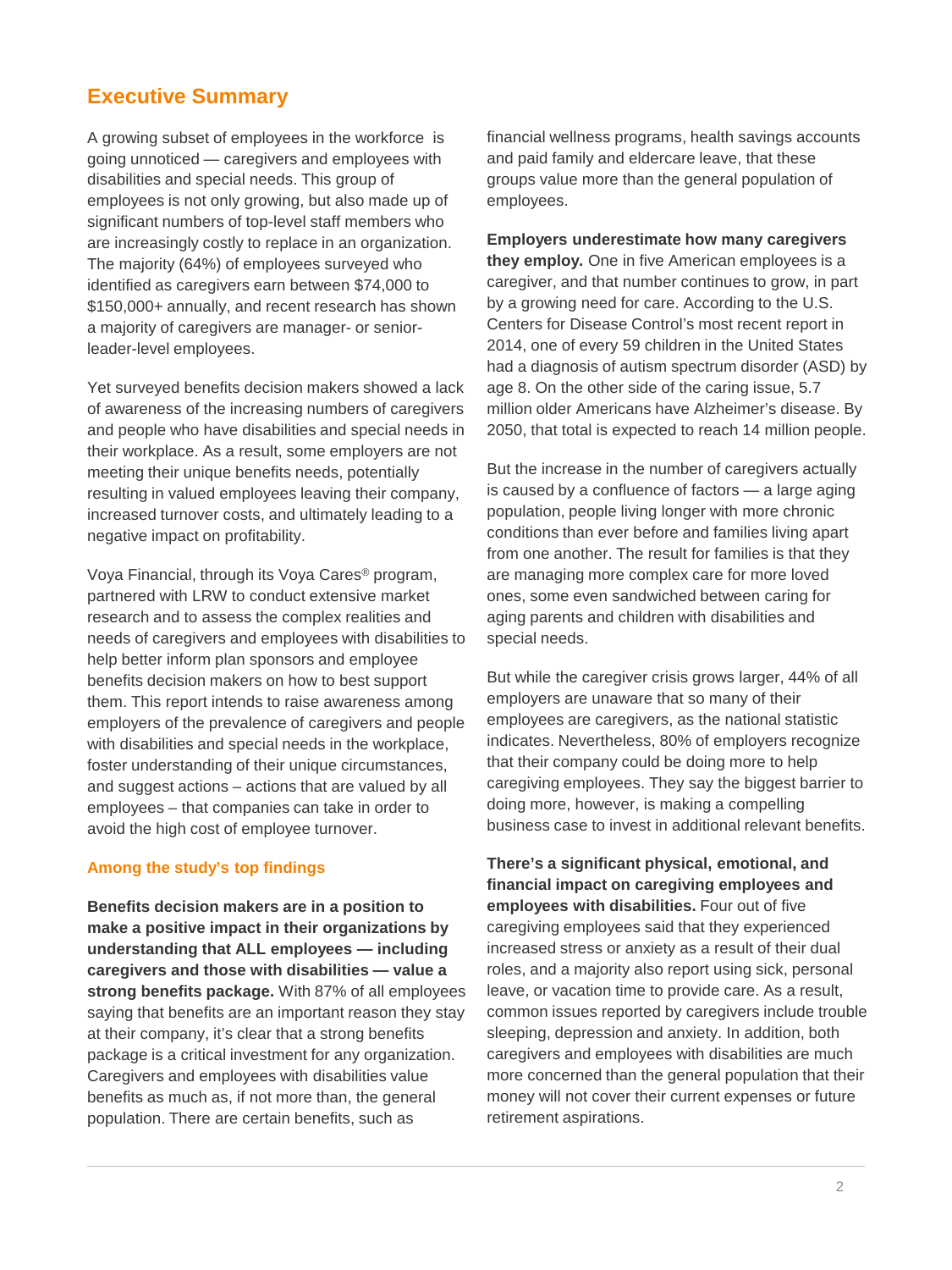# **Employers cannot afford to ignore the needs of**

**caregivers and employees with disabilities.** Both caregivers and employees with disabilities bring unique and important skillsets to any organization. But if the needs of these employees go unaddressed, companies may pay billions of dollars annually in higher health benefits costs, lost productivity, legal liabilities, loss of talent, and more. The good news is that by acknowledging the growing issue and by making strategic investments, employers are in a great position to significantly reduce these costs and retain good talent while supporting the needs of these employees.

### **There are five recommendations to help employers address the needs of caregivers and employees with disabilities:**

- 1. Develop a culture of support and inclusion.
- 2. Review and consider offering flexible paid time off (PTO) and paid family medical leave.
- 3. Offer financial support services, such as savings vehicles and financial wellness education and resources.
- 4. Open and maintain new channels of communication with employees by using surveys.
- 5. Consider offering specific benefits for caregivers.

### **Introduction**

With benefits packages weighing in as a top factor for recruiting and retaining most employees, leaders who are benefits decision makers have tremendous influence on their companies' future success. The responsibility isn't made any easier with budget and resource constraints, legal obligations and other factors that must be considered before selecting benefits packages that will affect the lives of hundreds or even thousands of employees. In the end, business leaders judge the success of these decisions on two specific criteria: employee satisfaction and bottom-line return on investment (ROI). There's particular pressure to deliver on the latter, given the general high costs associated with benefits packages.

Benefits decision makers also must strive to meet the needs of all employees, and it's a juggling act to balance the needs of one group of individuals against another. But new research shows that by making benefits decisions that also meet the needs of two specific overlooked groups — employees with disabilities and caregivers — companies tend to see overall improvements in employee loyalty, ultimately leading to increased employee retention, financial performance and productivity.1

Studies show that 35.5% of Americans with disabilities and special needs are currently employed<sup>2</sup> and that one in five employees in the U.S. identifies as a caregiver. That means the American workforce includes 7.5 million people with disabilities and special needs<sup>3</sup> and 24 million caregivers.<sup>4</sup>

With so many affected workers, one might assume that most — if not all — workplaces offer benefits and accommodations to help meet the needs of these individuals, but employers are not always aware of the prevalence and unique circumstances of employees with disabilities and caregivers.

While laws like the Americans with Disabilities Act (ADA) carefully spell out employment protections for those with special needs and disabilities, not all disabilities and special needs are obvious to employers. More than 60% of all disabilities are invisible, 26% are sometimes visible, and only 13% are obvious, if not disclosed.<sup>5</sup> Many employees with disabilities and special needs, however, do not disclose their disabilities, due to a perception that any disclosure will hurt their career prospects.

### **Figure 1. Employee Caregiver Perceptions**

*Among Total Caregivers Interviewed (n=615)*



### **90%** of employees who are caregivers feel that **79%** they lack company support in some area

Top 2 Boxes (Strongly agree/Agree) for "Company could be doing more to help employees who are caregivers"



of caregivers say their company could be doing more to help employees who are caregivers Top 2 Boxes (Strongly agree/Agree)

- 1 "Getting to Equal: The Disability Inclusion Advantage," Accenture, 2018. https://www.accenture.com/201811029T185442\_ www.assemit.org/2019.html?DF-89Accentur-Disability-inclusion-Research-Report,pdf<br>2 "Getting American C
-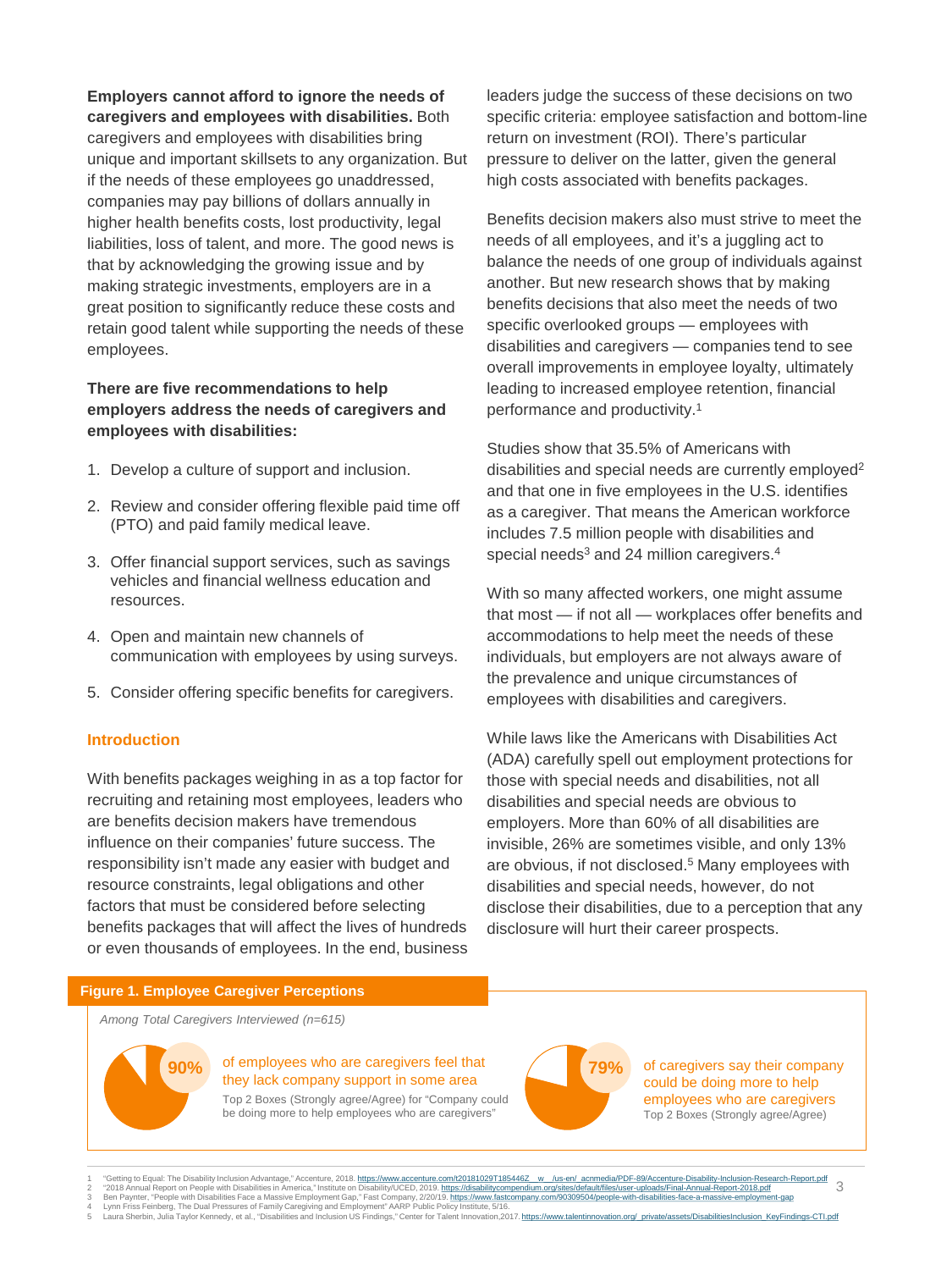Meanwhile, because laws that protect employee caregivers are either vague or non-existent, it may be no surprise to learn that caregivers feel they are not getting the assistance and resources they need from their employers. While employees are generally happy with their benefits, 90% of employees who are caregivers feel that their company falls short of providing the right amount of support and resources to balance their jobs and personal responsibilities, and 79% say that their company could be doing more to help employees who are caregivers.

Conversely, nearly half of benefits decision makers strongly believe that their company cares about caregivers and their families. The real concern seems to lie in the awareness of the size and scope of the employee population that is affected. Just as individuals with disabilities and special needs are often reluctant to self-identify, caregivers are similarly unlikely to disclose their caregiving responsibilities. As a result, 44% of employers believe that their workforce includes fewer caregivers than national statistics imply.

The first step to bridging the gap between these two seemingly contradictory viewpoints of benefits decision makers and employees is to increase awareness and recognize the magnitude of the issue.

The next step is to understand the consequences of overlooking the needs of people with disabilities and caregiving employees — both for employers and the employees themselves. It's even more helpful to look at how addressing these needs can benefit the longterm success and performance of both parties.

Finally, employers should seek out and consider solutions in the marketplace to address these critical needs. Not only can these solutions serve as a key differentiator in the competition for top talent, but they also may lead to a reduction in turnover and acquisition costs, while boosting employee productivity and engagement.

### **The Reality of Caregivers in the Workplace**

To confront an issue, awareness that the issue exists must first be built. With only 40% of employers aware that one in five Americans are caregivers, and 44% insisting that their companies employ fewer caregivers than this statistic indicates, employers may not understand the full scope of caregivers' concerns and who they are in the workplace.

### **Who Are the Caregivers in the Workplace?**

Caregiving employees are fairly evenly distributed among the employee population, but the research did show some interesting demographics:

- Millennials are the highest percentage of caregivers for children.
- Gen X employees are the highest percentage of employees caring for aging parents.
- Men are more likely to be caregivers of spouses with disabilities and parents.
- Women are more likely to be caregivers to children with special needs and spouses with mental illnesses.

Making sure employers understand the statistics is only one part of the solution. According to AARP, 56% of employed caregivers say that their supervisors are aware of their caregiving responsibilities.<sup>6</sup> Caregivers do not disclose for many reasons, including basic personal privacy concerns. There also may be a fear that disclosing added responsibilities might give the impression that they are distracted, not dedicated, or not interested in advancement opportunities and additional responsibilities at work. Employers should look for ways to address these fears by showing a greater level of understanding, inclusion and appreciation for caregivers and their contributions to the organization.

Even though many employers may not yet recognize the full magnitude of caregivers in the workplace, they still recognize that their caregiving employees' needs are not entirely being met. Four out of every five employers surveyed said that they believe their company could be doing more to help employees who are caregivers. Unfortunately, these employers say that there are a number of barriers to getting employees the proper support. Among the top barriers stated by employers are a lack of understanding of the number of caregiving employees in their ranks, a lack of staff and resources to coordinate new benefits, funding, and an inability to quantify the value-add for these potential new benefits for caregivers.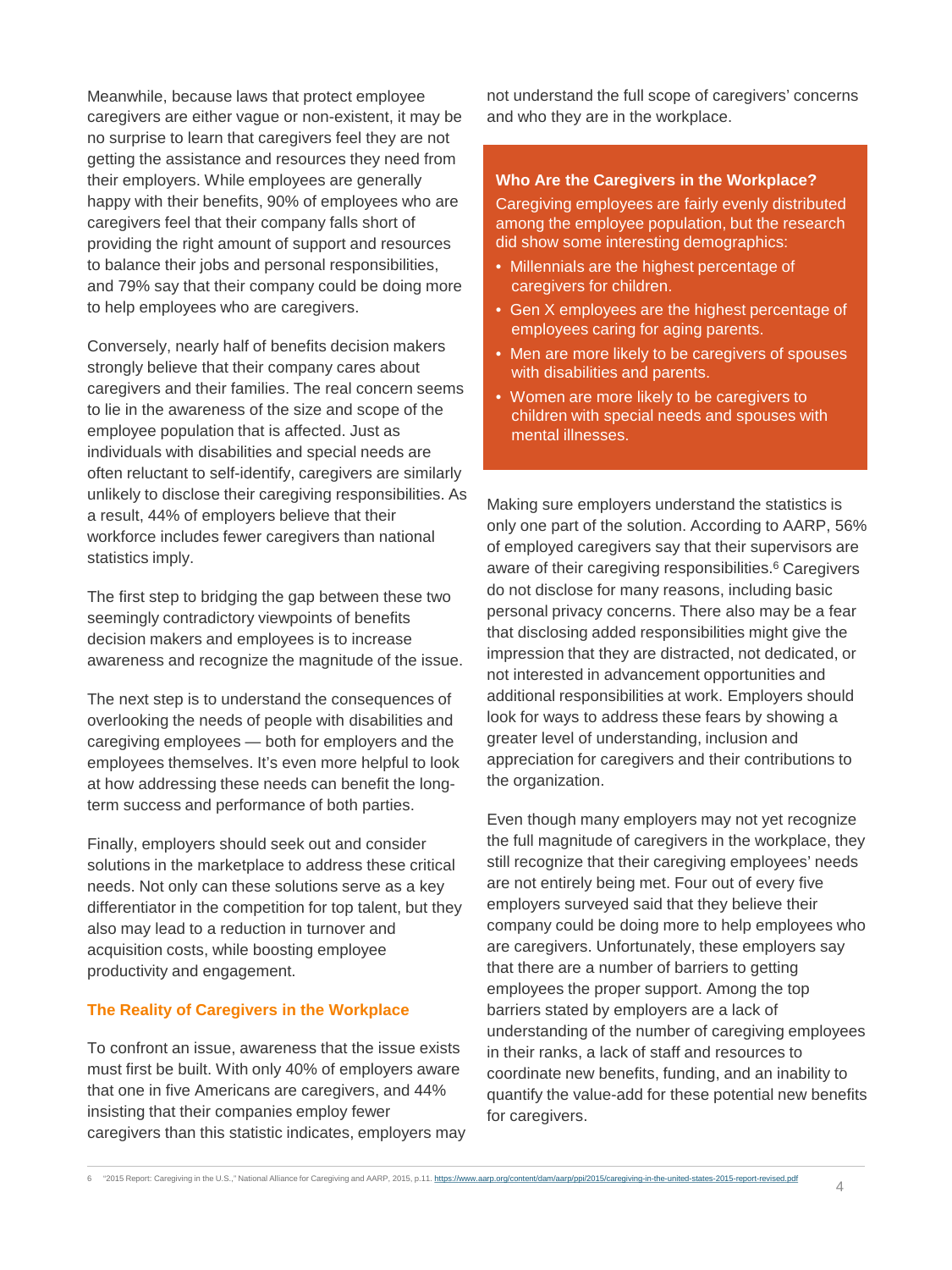### **Figure 2. Challenges to Providing Additional Benefits to Caregiver Employees**

*Among Total Employers Interviewed (n=510)*



But the biggest barrier, say employers, is making a business case for investing in relevant benefits to meet caregiver needs. This is one barrier that research can assist in overcoming, first by highlighting the personal and financial effects on caregivers, and then by quantifying the bottom-line impact on companies when these effects go unaddressed.

# **The Physical and Emotional Impact on Caregivers and Employees with Disabilities**

Research has shown that caregiving responsibilities take a toll on the well-being of employees. Four out of five caregiving employees said that they experienced increased stress or anxiety as a result of their dual role, and a majority also report using sick, personal leave, or vacation time to provide care. Other issues reported by caregivers include trouble sleeping (72%), limited time for personal appointments (70%), depression or sadness (62%), and weight loss or weight gain (61%).

Most of these effects are amplified for caregivers of spouses. This subset reports stress, sleep troubles and weight fluctuations at a higher rate than all other caregivers. They also are more likely than other caregivers to smoke or use alcohol as a coping mechanism, take an additional job to earn more money or even quit work entirely.

The general effects of caregiving have not gone unnoticed by employers, 74% of whom report that stress is an issue for caregivers at their companies. Yet these effects go unaddressed.

# **The Financial Toll on Caregivers and Employees with Disabilities**

Compared to the general population of employees, caregivers and employees with disabilities and special needs are in a more uncertain financial situation.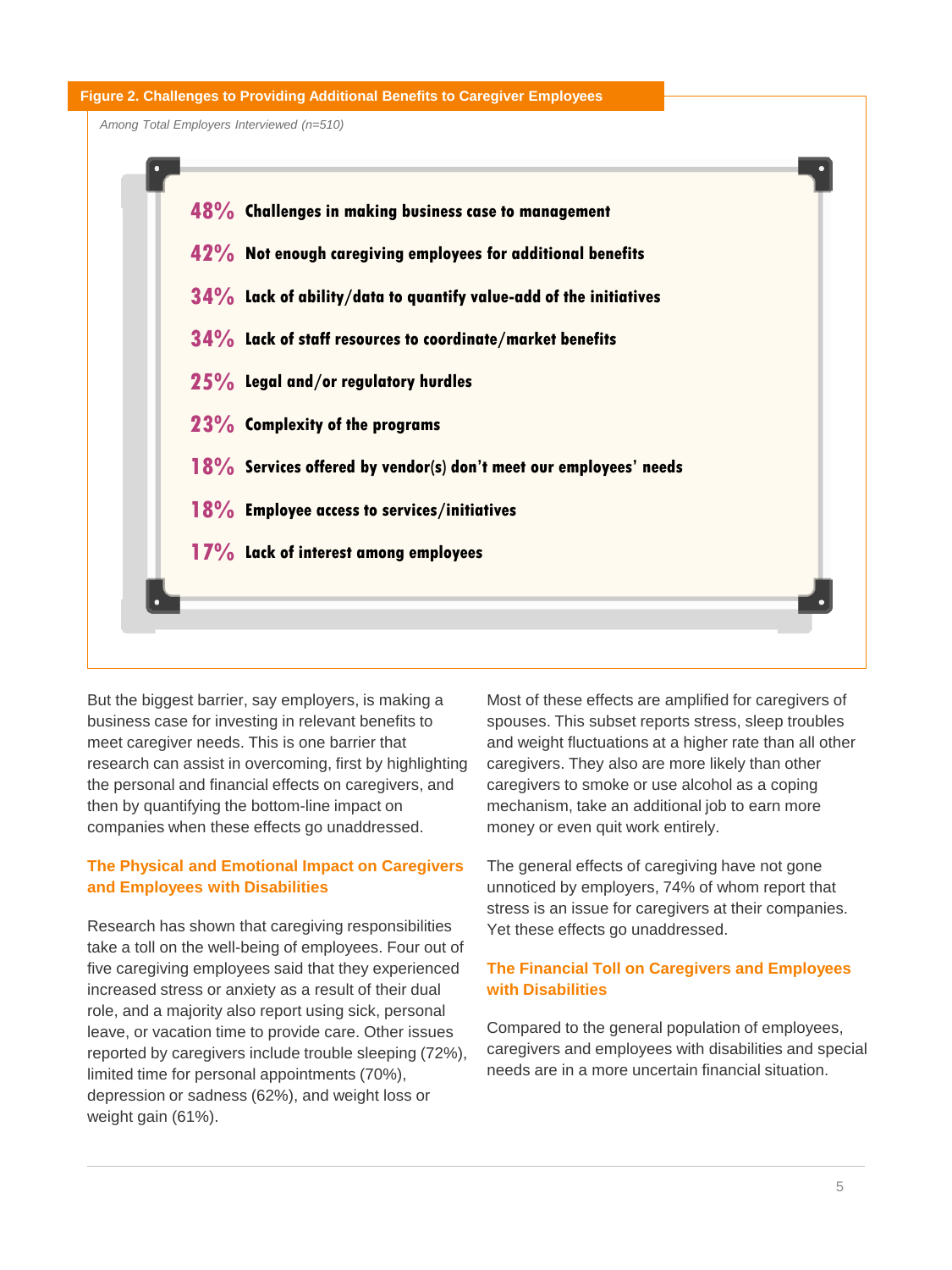

Sixty-five percent of employees with disabilities and 57% of caregivers surveyed are concerned that the money they have or the money they will save won't last. By comparison, only 39% of the general population feels the same way. Employees with disabilities and caregivers also are more likely to live paycheck-to-paycheck and "just get by financially." Moreover, one in five caregivers reports having to quit work entirely as a result of caregiving responsibilities, which can potentially lead to more than \$300,000 in lost wages, social security and pension benefits over a lifetime.7

In addition to lost wages and benefits, caregivers report that their caregiving expenses add up significantly. Including medical expenses, home essentials, equipment, legal fees, and more, caregivers spend up to \$825 per month, on average. To make ends meet and to make sure their loved

ones receive the proper resources, caregivers report having to make a number of financial sacrifices.

# *Caregivers spend an average of \$825 per month on caregiving expenses*

Those sacrifices include cutting back on personal vacation or travel, eliminating hobbies and other leisure activities and delaying major purchases such as a car, a home or a home improvement project.

A further financial toll is realized, as well, when caregivers' work and careers are affected. While all employees are forced to make these difficult decisions from time to time, losing quality employees because of their caregiving demands may be a costly outcome for employers and should be something that both parties consider carefully.

7 "Caregiver Statistics: Work and Caregiving," Family Caregiver Alliance, 2016. https://www.caregiver.org/caregiver-statistics-work-and-caregiving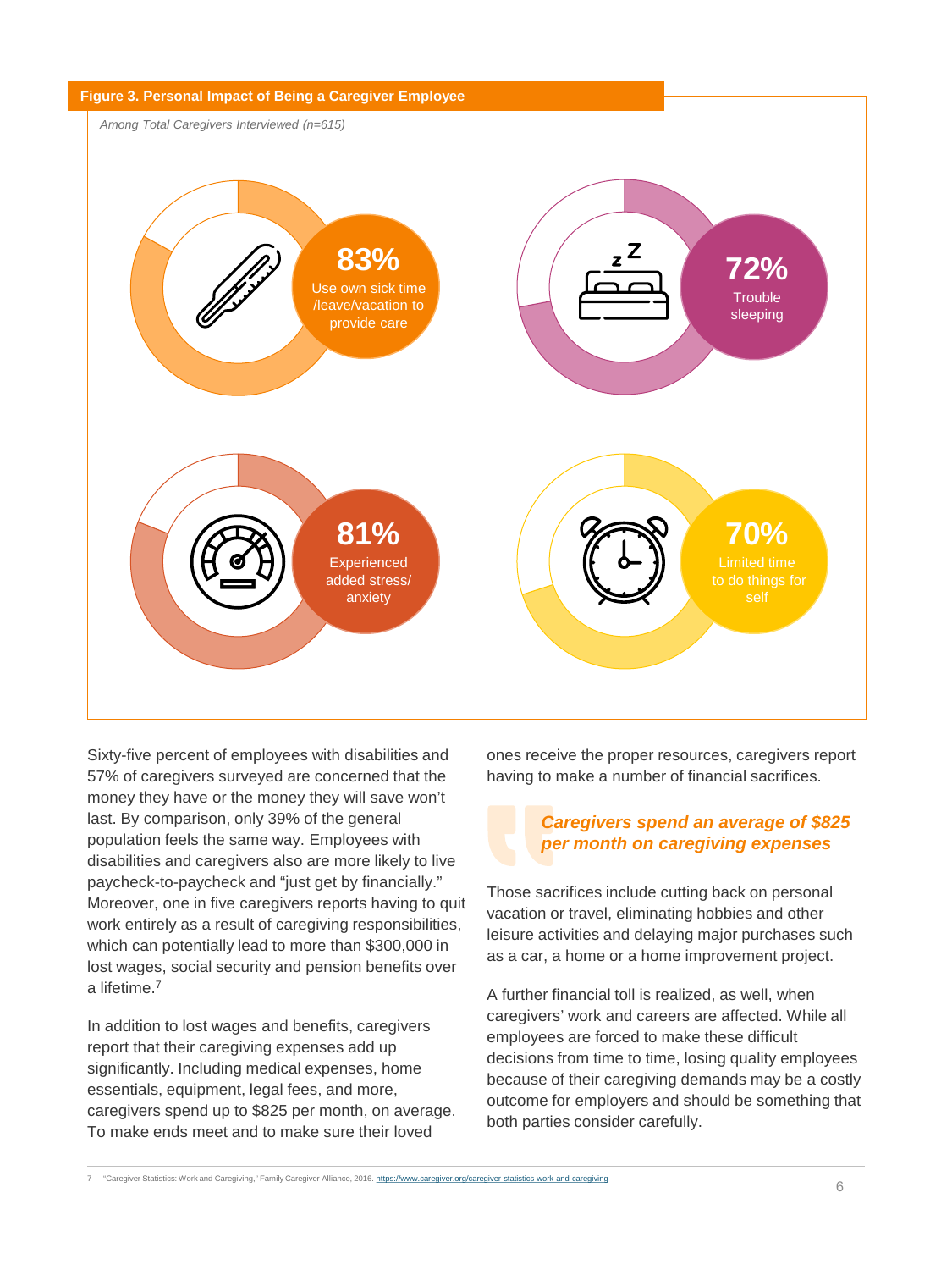One of the most concerning revelations from the research was the fact that caregivers reported their responsibility caused them to:

# 56% **.............** *cut back on work hours*

# **31% ....**00000000

*leave one job for another*

**22% •••••••••••** *quit work entirely*

Despite these very present concerns, caregivers and employees with disabilities and special needs keep focused on their financial futures, as well. Much like the general population, both groups count saving for retirement, paying off debt and generally saving more as their top three financial goals.

Employees with disabilities and special needs, however, also reported being concerned about paying off student loans at a higher rate (21%) than other groups: 14% for caregivers and 11% for general population employees.

Both caregivers and employees with disabilities may need more support to meet their financial goals, with less than half of them working with a financial professional. Close to one in five report being unsure or "completely lost" when it comes to developing a financial plan that accommodates someone with a disability or special needs.

# **Organizational Impact**

When left unaddressed, the physical, emotional and financial issues that confront caregivers and employees with disabilities present a significant financial impact to businesses. The minutes, hours and days of productivity that are lost because of

stress, reduced concentration, doctors' appointments and more can add up very quickly over time. Consider the following:

- 1. The cost of caregiving to businesses (including higher health benefits costs, lost productivity and legal liabilities) exceeds \$50 billion annually — or an estimated \$3,200 per employee.8
- 2. The replacement cost of a typical employee can be up to 150% of his or her annual salary, or more.9 To put it in dollars, it can cost as much as \$150,000 to replace a worker with an annual salary of \$100,000.
- 3. Very highly paid jobs and those at the senior or executive levels tend to have disproportionately high turnover costs as a percentage of salary (up to 213%).10 Research shows that caregivers and individuals with disabilities are on average higher-income employees.
- 4. Caregivers miss on average over five days of work per month because of their responsibilities.
- 5. Because their responsibilities can be emotionally draining and physically exhausting, caregivers cost employers an estimated 8% more than noncaregivers — or \$13.4 billion per year — in health care costs.11

Note that none of these data points suggest employing caregivers and people with disabilities has a negative effect on a company. In fact, recent research has shown that a majority of employee caregivers are senior level and likely some of the highest performing talent in an organization.

Another recent study discovered that companies that most championed employment and inclusion of people with disabilities enjoyed 28% higher revenues and 30% higher profit margins than their peers. <sup>12</sup>

### **Understanding the Value of Employee Benefits**

Benefits can make all the difference between acquiring and retaining good talent and acquiring and retaining great talent. Overall, 87% of employees say that benefits are an important reason they stay at their company, and 90% say that benefits are equally as important to them as a higher salary.

<sup>8</sup> Assisting Caregiving Employees (ACE) Program one-page overview.

Brandon Rigoni and Bailey Nelson, "Many Millennials Are Job-Hoppers – But Not All," Gallup, 8/9/16. https://www.gallup.com/workplace/236294/millennials-job-hoppers-<br>https://www.phillen.com/indials/indials/indials/indials/i

<sup>&</sup>lt;u>https://www.americanprogress.org/issues/economy/reports/2012/11/16/44464/there-are-significant-business-costs-to-replacing-employees/<br>"Supporting Caregiving in the Workplace: A Practical Guide for Employers." 2017. <u>http</u></u>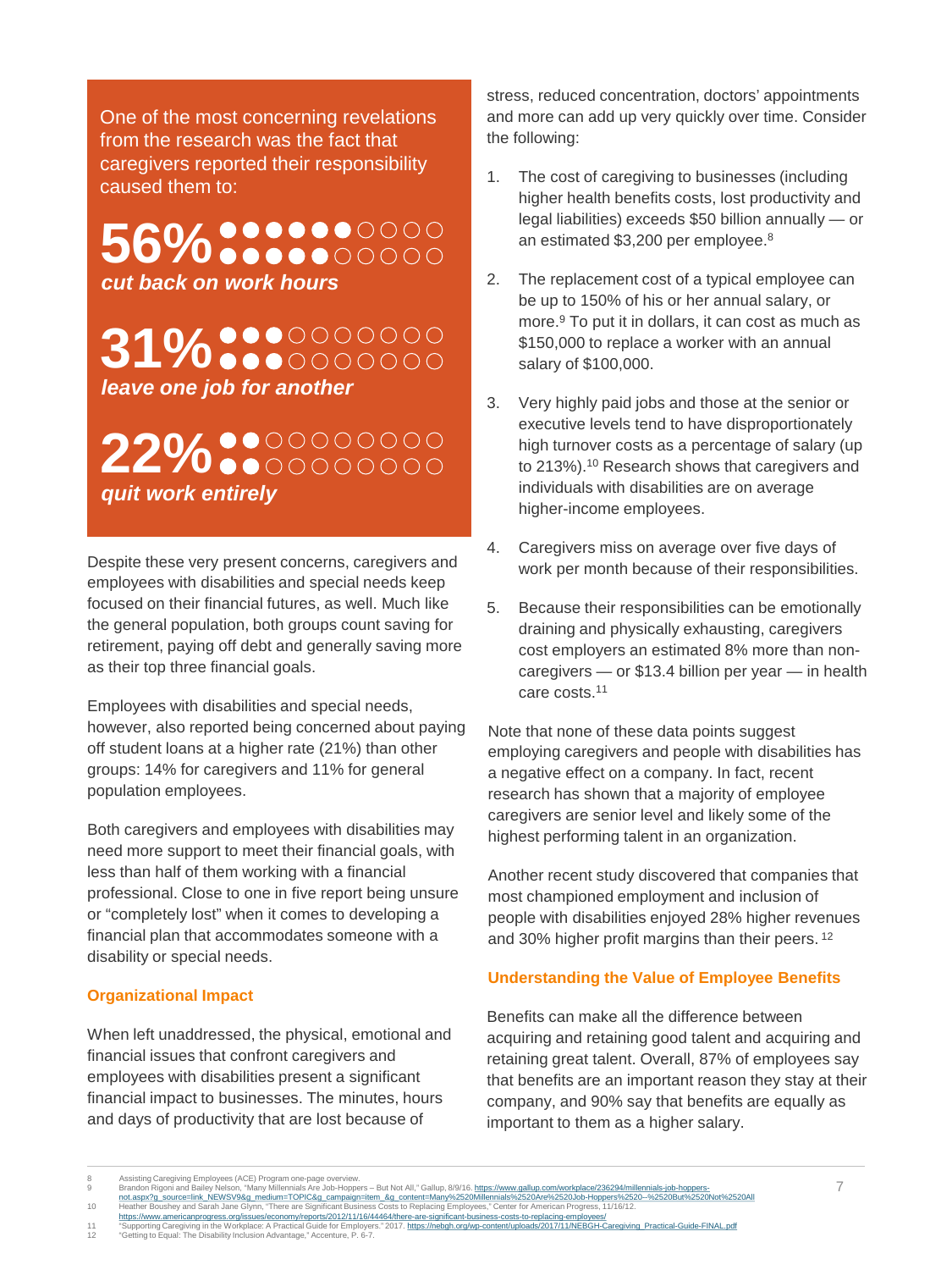### **Figure 4. Financial Impact of Being a Caregiver Employee**





Strong benefits packages appeal to all workers, and they appeal as much — if not more — to employee caregivers and employees with disabilities.

Generally, employers and employees report satisfaction with their overall benefits package. A survey of HR decision makers found that 77% believe employees are either extremely satisfied or very satisfied with their overall employee benefits package. Employees with disabilities (70%) and caregivers (73%) reported being satisfied at a slightly higher rate than the general population (67%) of employees.

Nevertheless, employers stand to benefit by opening a dialogue with employees to understand exactly how their benefits packages might be strengthened. According to one study, only 18% of employers survey their employees on a regular basis to find out which benefits they are interested in, while 34% admit to never doing so.<sup>13</sup>

Compounding this issue, many employees are either unaware of or they do not value benefits that are available to them.

When asked to rate which benefits are most important to them, all employees list three typical top choices: medical insurance, retirement plan and Paid Time Off (PTO). Not surprisingly, medical insurance and PTO have an impact on the day-to-day needs of caregivers and employees with special needs and disabilities.

Retirement plans, however, are particularly important for their future goals, since employees with disabilities may face early retirement, and caregivers may need to plan for both their own future, as well as those for whom they care. Interestingly, research shows that people with disabilities value retirement plans less than the general population, perhaps because traditional retirement plan contributions by employers could adversely affect an employee's government benefits eligibility.



13 Anita Potter, "Workplace Benefits Resource Guide: A Holistic Overview of the Changing Benefits Landscape," LIMRA, 2019. https://www.poweredbyc2.com/wp-content/uploads/2019/02/LIMRA-Workplace-Benefits-Resource-Guide-2019.pdf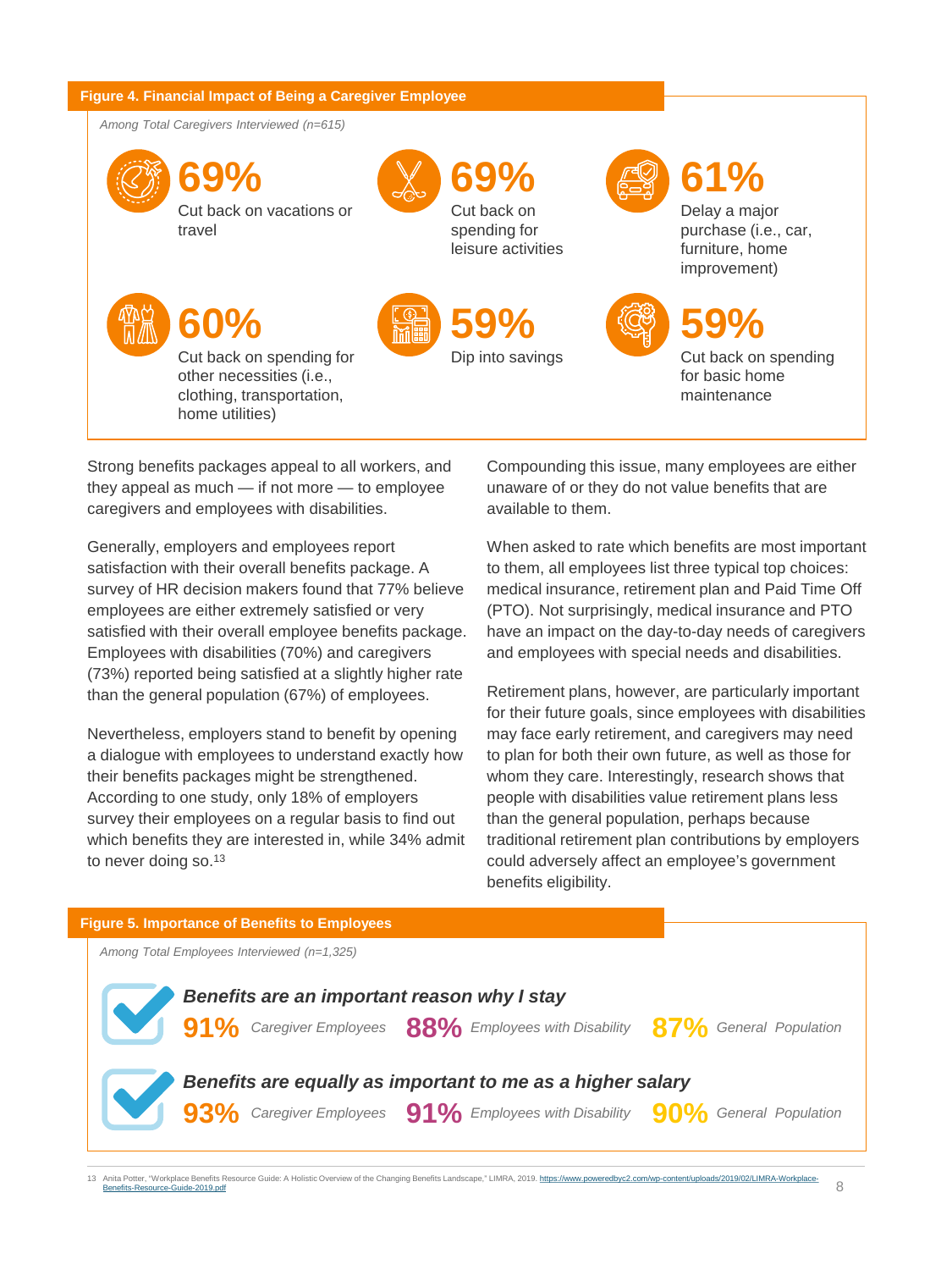

In addition to the benefits that are typically top choices, there are benefits and resources that especially appeal to caregivers and employees with disabilities and special needs. These benefits include:

**1. Legal Benefits:** About a third of general population employees value legal services, but more than half of employees with disabilities and special needs and caregivers rate this as an important benefit. These benefits may include access to prepaid legal services or reimbursement to employees who work with their own attorneys. People with special needs may have additional considerations that drive demand for legal

services, including detailed estate planning and establishing powers of attorney, guardianship and special needs trusts.

**2. Health Saving Accounts (HSA) and Flexible Spending Accounts (FSA):** All employees, especially individuals with disabilities and special needs and caregivers, value tax-advantaged benefits that help them save for current and future expenses. HSAs and FSAs can help cover medical costs, while dependent care flexible spending accounts can go toward caregiving costs. Employers also can provide emergency fund accounts for day-to-day emergencies.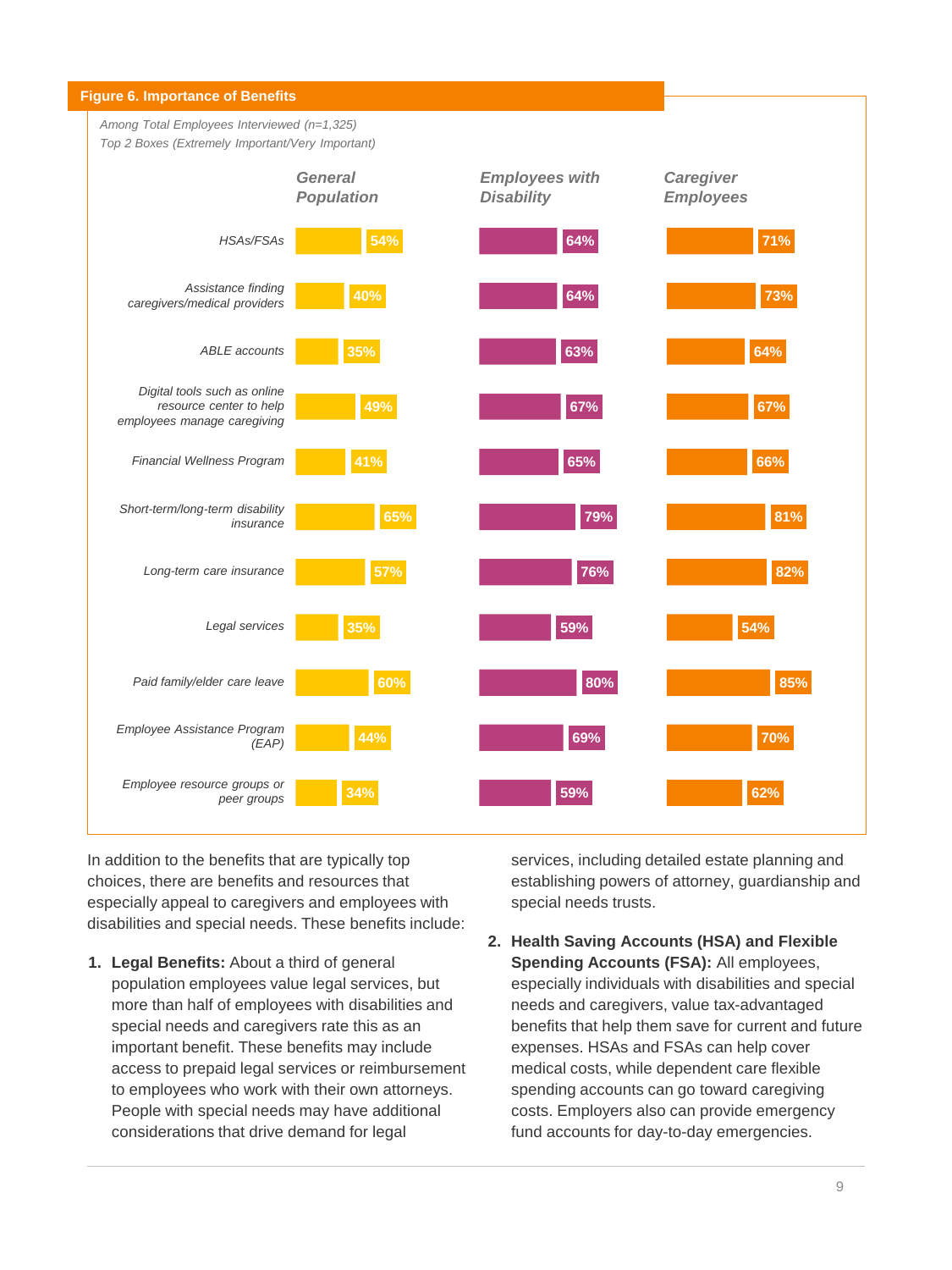- **3. Disability and Long-Term Care Coverage:** Four out of five caregivers and individuals with disabilities rate disability insurance as an important benefit, compared to two out of three general population employees. Caregivers also find long-term care insurance significantly more important than the general population (82% vs. 57%), likely because they have experienced the high cost of rehabilitation and long-term care.
- **4. Paid Family or Elder Care Leave:** This benefit can be a tremendous help for employees who are in need of time away from work, but depend on their income to make ends meet. Over 80% of caregivers and employees with disabilities recognize the importance of specific paid leave for caregiving, as compared to 60% of general population employees. Among caregivers, the highest demand was among those caring for children or aging parents.
- **5. Assistance Finding Providers and Resources:**  One of the biggest stressors for caregivers is the demand on their time from making phone calls, applying for benefits and finding help with the day-to-day care of their loved ones. Offering a benefit that helps caregivers find service providers and resources in the area where they live not only can add value to employees, but also can help relieve the stress and time demands that may otherwise detract from productivity.
- **6. Online Resource Centers:** Two-thirds of both caregivers and employees with disabilities indicated that they value digital tools such as online resource centers to help employees manage caregiving, organize documents and find information to assist in special needs planning.

# **Recommendations to Address the Needs of Caregivers and Employees with Disabilities**

When the needs of caregivers and employees with disabilities go unaddressed, the negative impact resonates across the entire company. By doing more to understand and to accommodate caregivers and employees with disabilities, all employees of an organization stand to benefit. As benefits decision makers evaluate and review solutions to address

these issues, they may want to consider the following recommendations:

- **1. Develop a culture of support and inclusion.**  Approximately one out of every five caregivers or employees with disabilities and special needs does not feel supported by employers. Benefits decision makers can show their support by offering employee resource groups (ERGs), which are voluntary, employee-led groups made up of individuals who join together based on common interests, backgrounds or demographic factors — in this case caregivers and people with disabilities. A comprehensive Employee Assistance Program (EAP) with caregiver resources can be implemented, as well. EAPs can offer counseling from trained professionals to help caregivers and people with disabilities handle any stress that comes out of their personal and professional responsibilities.
- **2. Review and consider offering flexible paid time off (PTO) and paid family medical leave policies.** Besides money, time may be the most important commodity for employees who are caregivers or have a disability. Having flexible paid time off to be used as needed gives employees the opportunity to use at their discretion. Caregivers are especially in need of this flexibility, with 83% of them reporting that they use their own sick, personal leave or vacation time to provide care. Ninety percent of caregivers also indicated that they value paid family leave.
- **3. Offer financial support services.** Benefits such as flexible spending and health spending accounts can help ease more immediate financial concerns. Financial wellness programs that provide informational resources and workshops also can help employees understand the importance of beneficiary planning and how to incorporate employee and government benefits into a financial plan. Some employers can offer assistance from financial professionals who specialize in long-term financial planning for caregivers and people with disabilities. The programs can help incorporate employee benefits as part of an overall financial plan.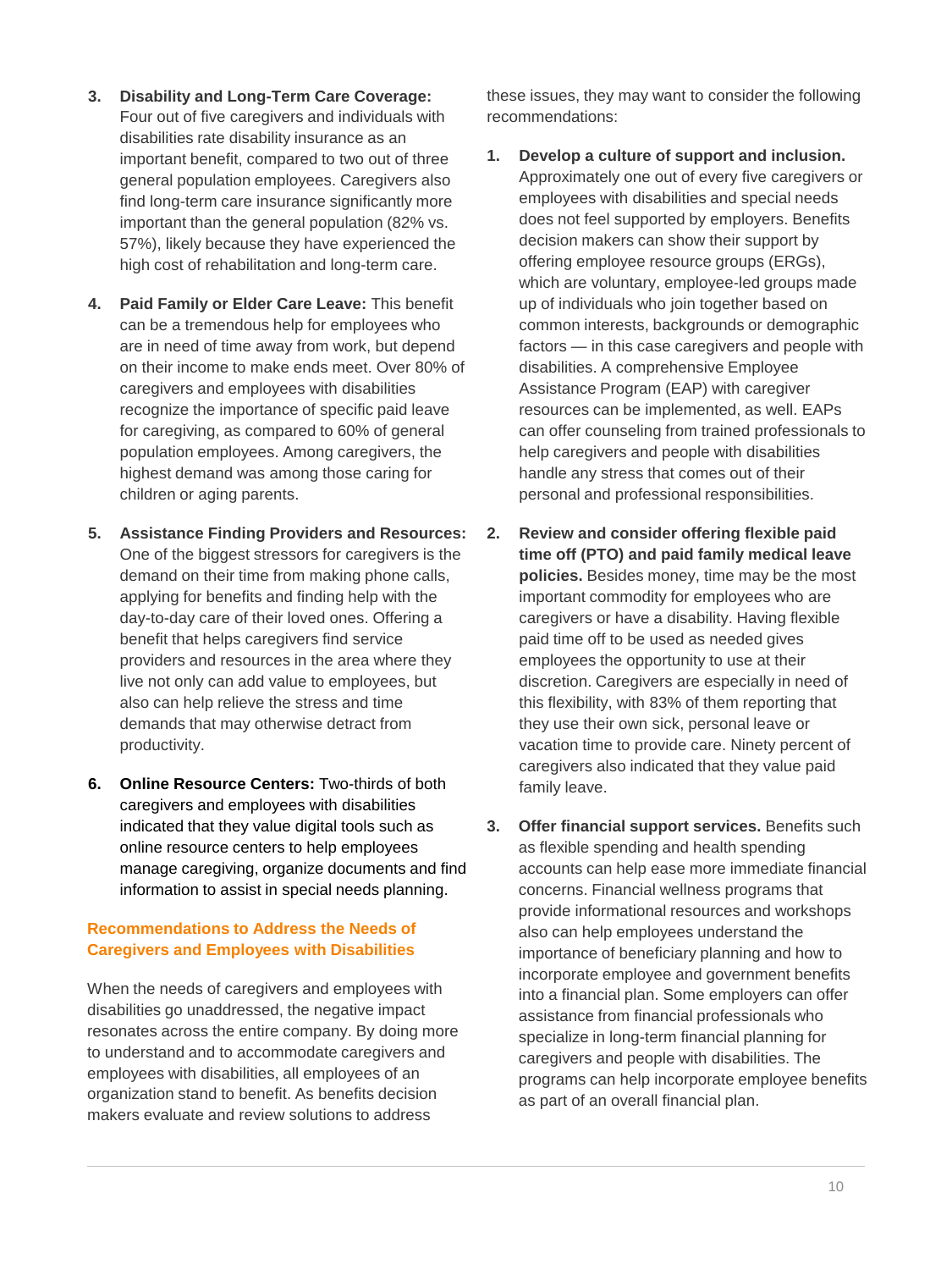- **4. Open and maintain new channels of communication.** Talking with employees and understanding their needs may be more important than just about any change in benefits. Take a regular census of employees to get a feel for how many identify as caregivers or people with disabilities. A survey also gives employers an opportunity to hear directly from employees on benefits that they do and would value the most.
- **5. Consider offering specific benefits for caregivers and employees with disabilities.** In addition to the standard benefits packages, employers can offer options that directly affect caregivers and employees with disabilities and special needs, such as subsidized back-up home care, legal services and support for caregivers. An ABLE account, for example, is a benefit that directly affects individuals with disabilities, allowing them to save in a tax-advantaged way that won't jeopardize their eligibility for government benefits. Other programs may act as a concierge that help caregivers coordinate appointments and other care options and may help to negotiate reducing insurance bills. Caregivers with disabilities also showed demand for online resources and digital tools to help manage care.

By applying some or all of these recommendations, employers stand to keep employees happier and more engaged over a longer period of time. And while organizations may hesitate to invest more money into new and updated benefits, the cost of ignoring the needs of caregivers and people with disabilities is far more significant. In the end, it's not only an investment into specific groups within the organization, it's an investment into the comprehensive health and well-being of the entire organization.

### **Research Background**

Voya Financial, through its Voya Cares program, partnered with LRW to assess the complex realities and needs of caregivers and employees with disabilities in the workplace and beyond to help better inform plan sponsors and employee benefits decision makers on how to best support them.

This research is based on approximately 2,325

unique respondents of two separate 20-minute surveys conducted using online panel methodology between December 2018 and January 2019. The employer survey gathered responses from 510 human resource (HR) professionals and benefit decision makers (margin of error +/-4% pts at 95% confidence). The employee survey gathered responses from 200 employees with disabilities (margin of error +/-7% pts at 95% confidence), 615 employees with caregiving responsibilities (margin of error +/-4% pts at 95% confidence), and 1,000 general employees (margin of error +/-3% pts at 95% confidence). The sample includes all major industries and is limited to the U.S. market.

# **HR Decision Makers**

Voya Cares and LRW assessed HR decision makers from a mix of for-profit and not-for-profit company types and sizes. HR decision makers were defined as full-time employees between the ages of 24 and 65 at companies that offer retirement plans and at least three additional benefits to employees, and are the primary or shared decision maker for at least retirement plan benefits.

### **Employees**

Any full- or part-time employees between the ages of 24 and 64 who are eligible for a retirement plan and at least one other employee benefit qualified as general employee respondents.

# **Caregiving Employees**

The Centers for Disease Control and Prevention (CDC; https://www.cdc.gov) define caregiving as providing care to people who need some degree of ongoing assistance with everyday tasks on a regular or daily basis. The recipients of care can live either in residential or institutional settings, range from children to older adults, and have chronic illnesses or disabling conditions. For the purpose of this research, caregivers were defined as full- or part-time employees between the ages of 24 and 64 who are eligible for a retirement plan and at least one other benefit, self-identify as a caregiver for an immediate family member (parent, spouse, or child), regularly complete at least one task for the person they provide care for, and spend at least an hour a week providing care.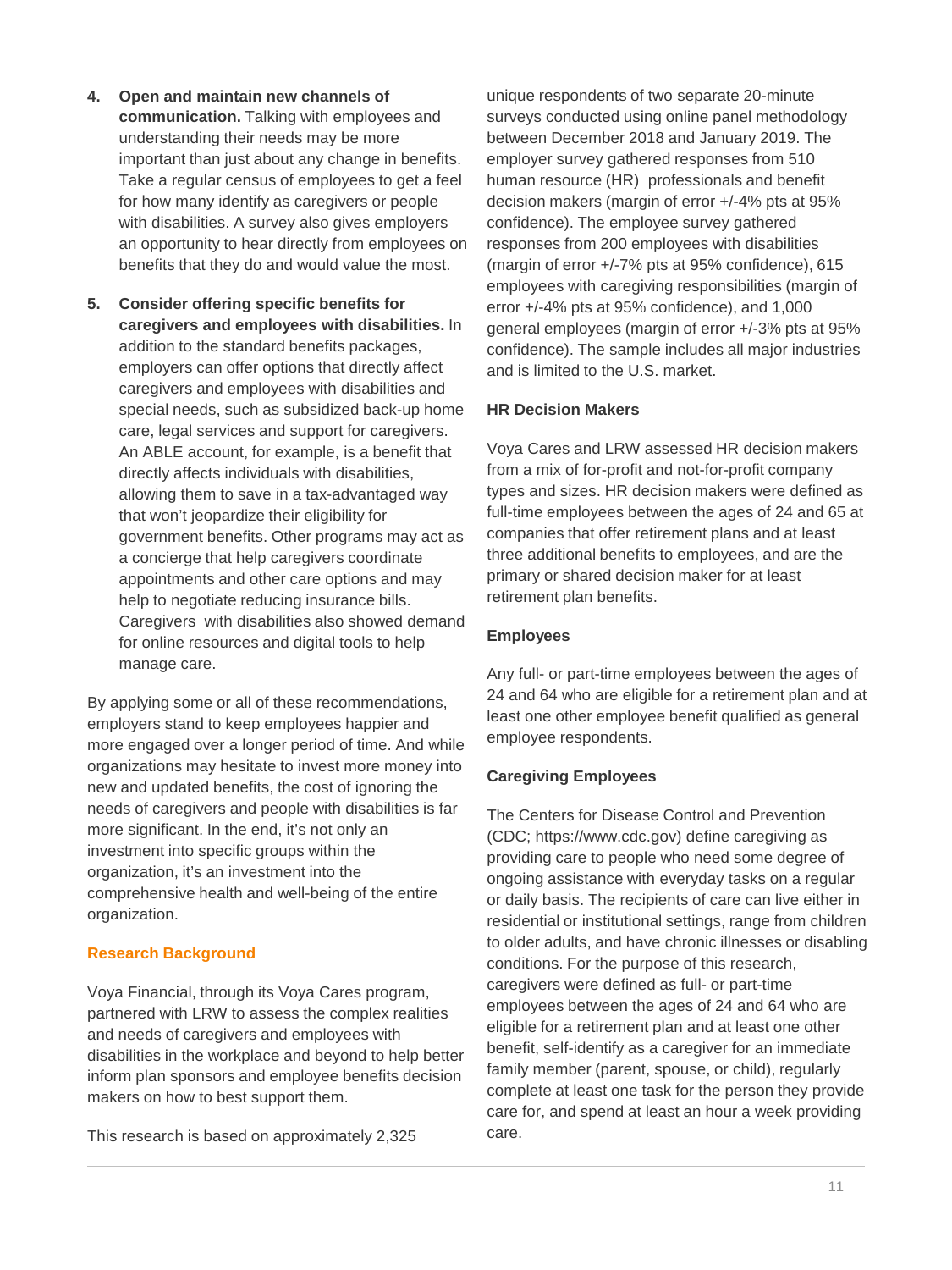### **Employees with Disabilities**

The Americans with Disabilities Act Amendments Act (ADAAA; https://www.ada.gov) defines a person with a disability as someone who has a physical or mental impairment that substantially limits one or more major life activities; has a record of such an impairment; or is regarded as having such an impairment. In accordance with this definition, respondents included full- or part-time employees between the ages of 24 and 64 who are eligible for a retirement plan and at least one other benefit, and also self-identify as having any of the following disabilities:

- 1. A disorder present at birth, such as Down syndrome, Autism, Fragile X, Cystic Fibrosis or other conditions that cause impairment.
- 2. A debilitating disease that diminishes physical capabilities, including Multiple Sclerosis, Muscular Dystrophy, Parkinson's disease or other conditions that cause impairment.
- 3. A disability resulting from a catastrophic event, such as stroke, heart attack, an accident or another event that has caused impairment.
- 4. An aging-related disability, including Alzheimer's, dementia, other cognitive impairments or mobility issues.
- 5. A debilitating mental health issue, such as severe depression, anxiety, bipolar disorder, schizophrenia or other behavioral disorders.